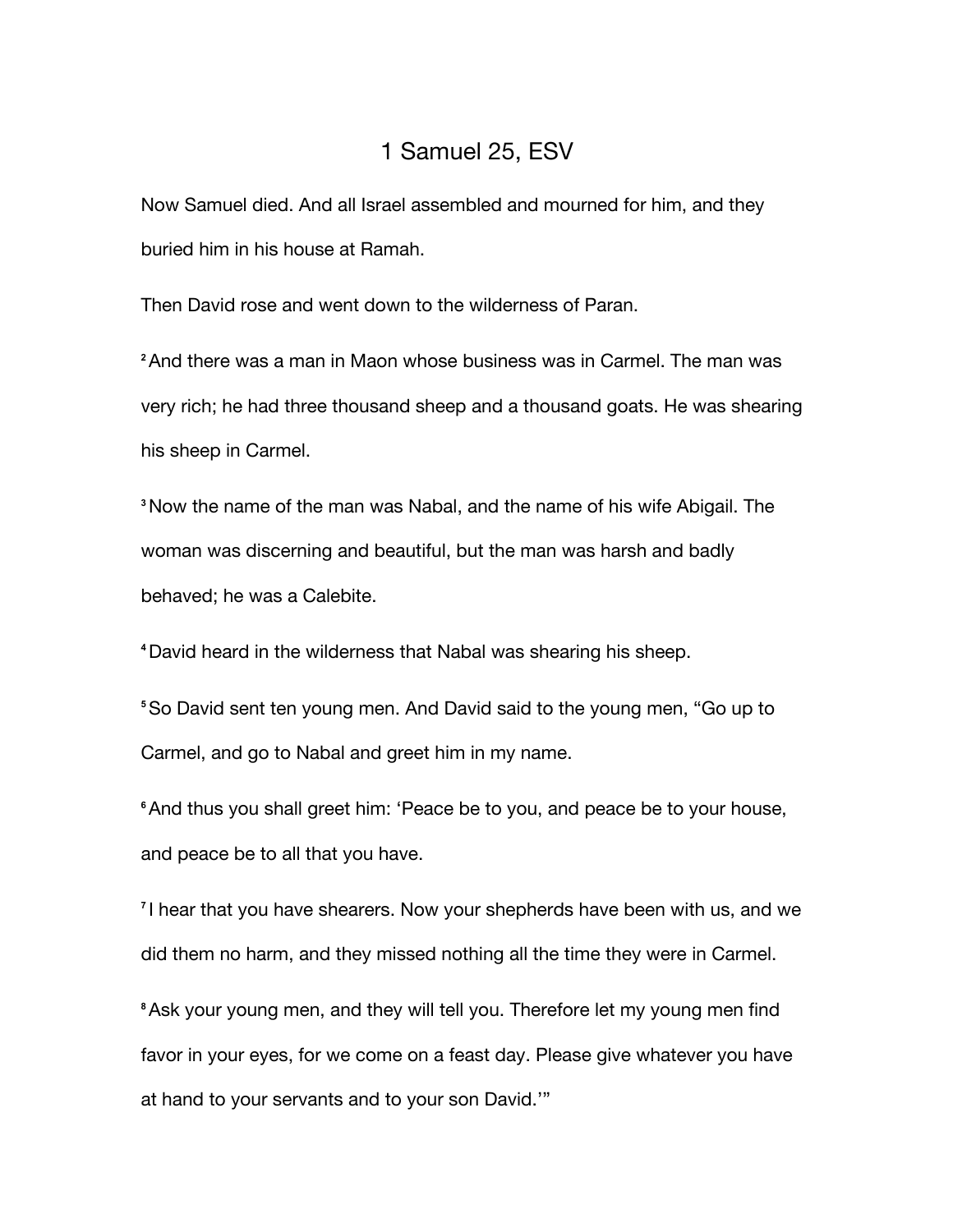**<sup>9</sup>**When David's young men came, they said all this to Nabal in the name of David, and then they waited.

**<sup>10</sup>**And Nabal answered David's servants, "Who is David? Who is the son of Jesse? There are many servants these days who are breaking away from their masters.

**<sup>11</sup>**Shall I take my bread and my water and my meat that I have killed for my shearers and give it to men who come from I do not know where?"

**<sup>12</sup>**So David's young men turned away and came back and told him all this.

**<sup>13</sup>**And David said to his men, "Every man strap on his sword!" And every man of them strapped on his sword. David also strapped on his sword. And about four hundred men went up after David, while two hundred remained with the baggage.

**<sup>14</sup>**But one of the young men told Abigail, Nabal's wife, "Behold, David sent messengers out of the wilderness to greet our master, and he railed at them.

**<sup>15</sup>**Yet the men were very good to us, and we suffered no harm, and we did not miss anything when we were in the fields, as long as we went with them.

**<sup>16</sup>**They were a wall to us both by night and by day, all the while we were with them keeping the sheep.

**<sup>17</sup>**Now therefore know this and consider what you should do, for harm is determined against our master and against all his house, and he is such a worthless man that one cannot speak to him."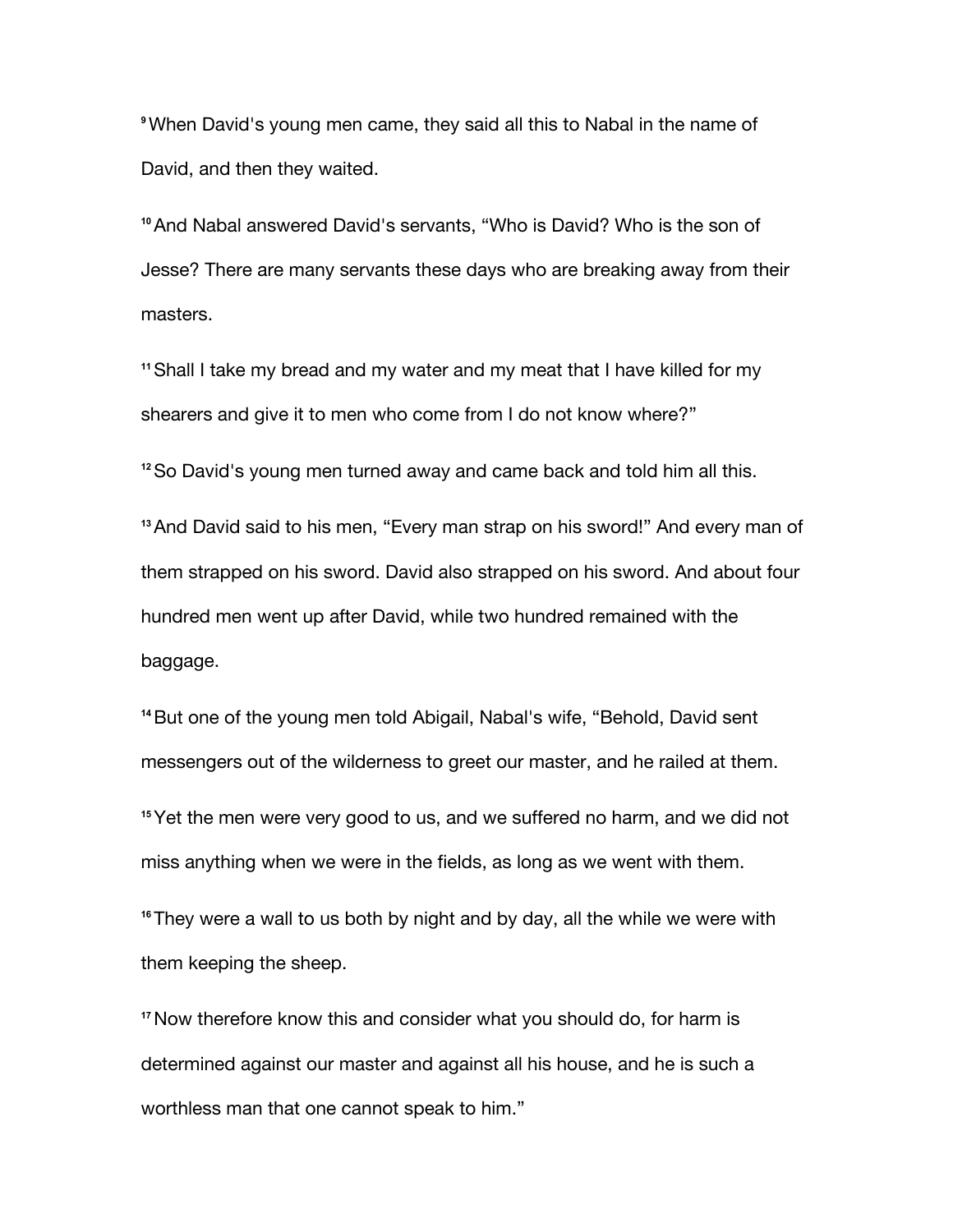**<sup>18</sup>**Then Abigail made haste and took two hundred loaves and two skins of wine and five sheep already prepared and five seahs of parched grain and a hundred clusters of raisins and two hundred cakes of figs, and laid them on donkeys.

**<sup>19</sup>**And she said to her young men, "Go on before me; behold, I come after you." But she did not tell her husband Nabal.

**<sup>20</sup>**And as she rode on the donkey and came down under cover of the mountain, behold, David and his men came down toward her, and she met them.

**<sup>21</sup>**Now David had said, "Surely in vain have I guarded all that this fellow has in the wilderness, so that nothing was missed of all that belonged to him, and he has returned me evil for good.

<sup>22</sup> God do so to the enemies of David and more also, if by morning I leave so much as one male of all who belong to him."

**<sup>23</sup>**When Abigail saw David, she hurried and got down from the donkey and fell before David on her face and bowed to the ground.

**<sup>24</sup>**She fell at his feet and said, "On me alone, my lord, be the guilt. Please let your servant speak in your ears, and hear the words of your servant.

**<sup>25</sup>** Let not my lord regard this worthless fellow, Nabal, for as his name is, so is he. Nabal is his name, and folly is with him. But I your servant did not see the young men of my lord, whom you sent.

**<sup>26</sup>**Now then, my lord, as the LORD lives, and as your soul lives,

because the LORD has restrained you from bloodguilt and from saving with your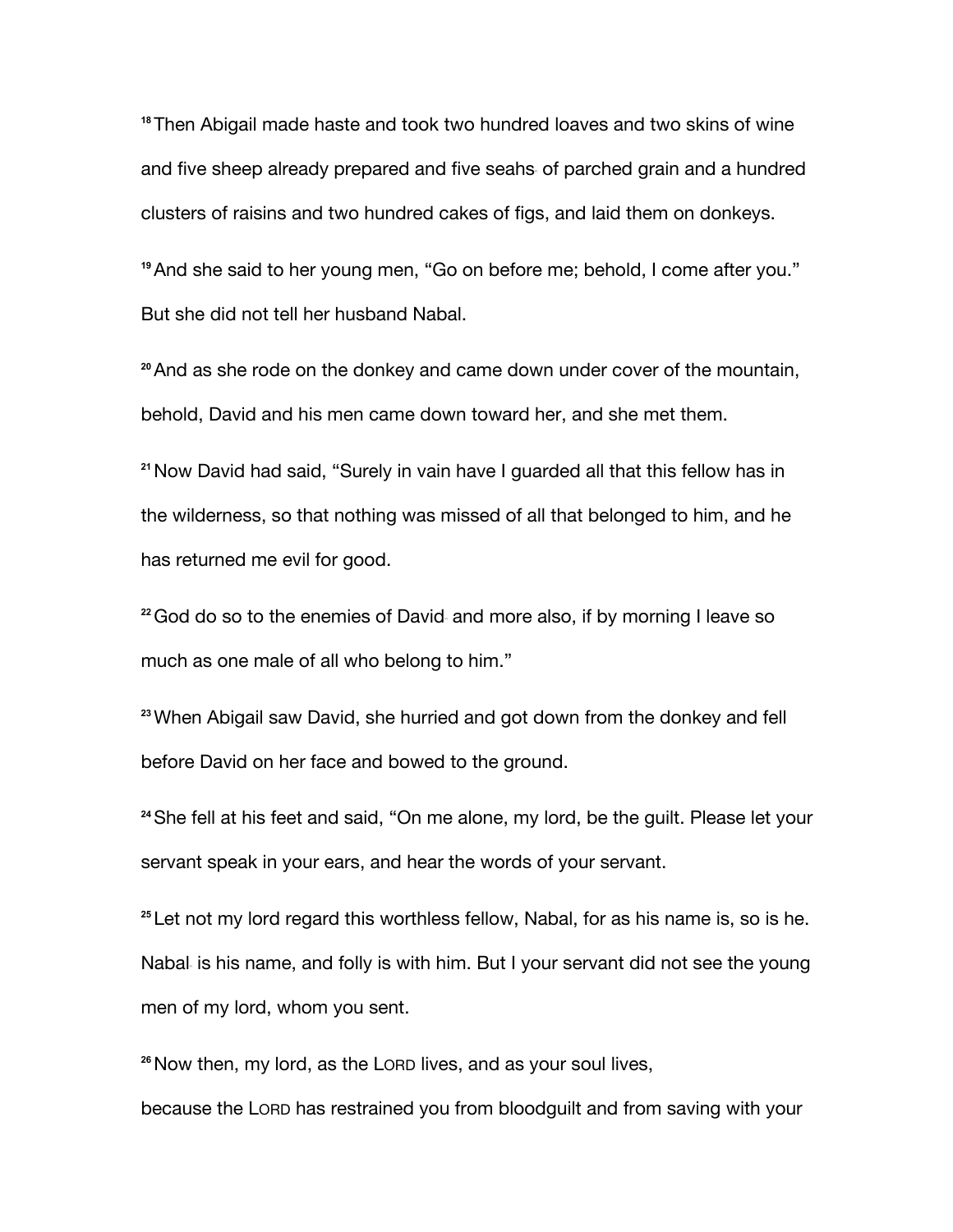own hand, now then let your enemies and those who seek to do evil to my lord be as Nabal.

**<sup>27</sup>**And now let this present that your servant has brought to my lord be given to the young men who follow my lord.

**<sup>28</sup>**Please forgive the trespass of your servant. For the LORD will certainly make my lord a sure house, because my lord is fighting the battles of the LORD, and evil shall not be found in you so long as you live.

**<sup>29</sup>** If men rise up to pursue you and to seek your life, the life of my lord shall be bound in the bundle of the living in the care of the LORD your God. And the lives of your enemies he shall sling out as from the hollow of a sling.

**<sup>30</sup>**And when the LORD has done to my lord according to all the good that he has spoken concerning you and has appointed you prince over Israel,

**<sup>31</sup>**my lord shall have no cause of grief or pangs of conscience for having shed blood without cause or for my lord working salvation himself. And when the LORD has dealt well with my lord, then remember your servant."

**<sup>32</sup>**And David said to Abigail, "Blessed be the LORD, the God of Israel, who sent you this day to meet me!

**<sup>33</sup>**Blessed be your discretion, and blessed be you, who have kept me this day from bloodguilt and from working salvation with my own hand!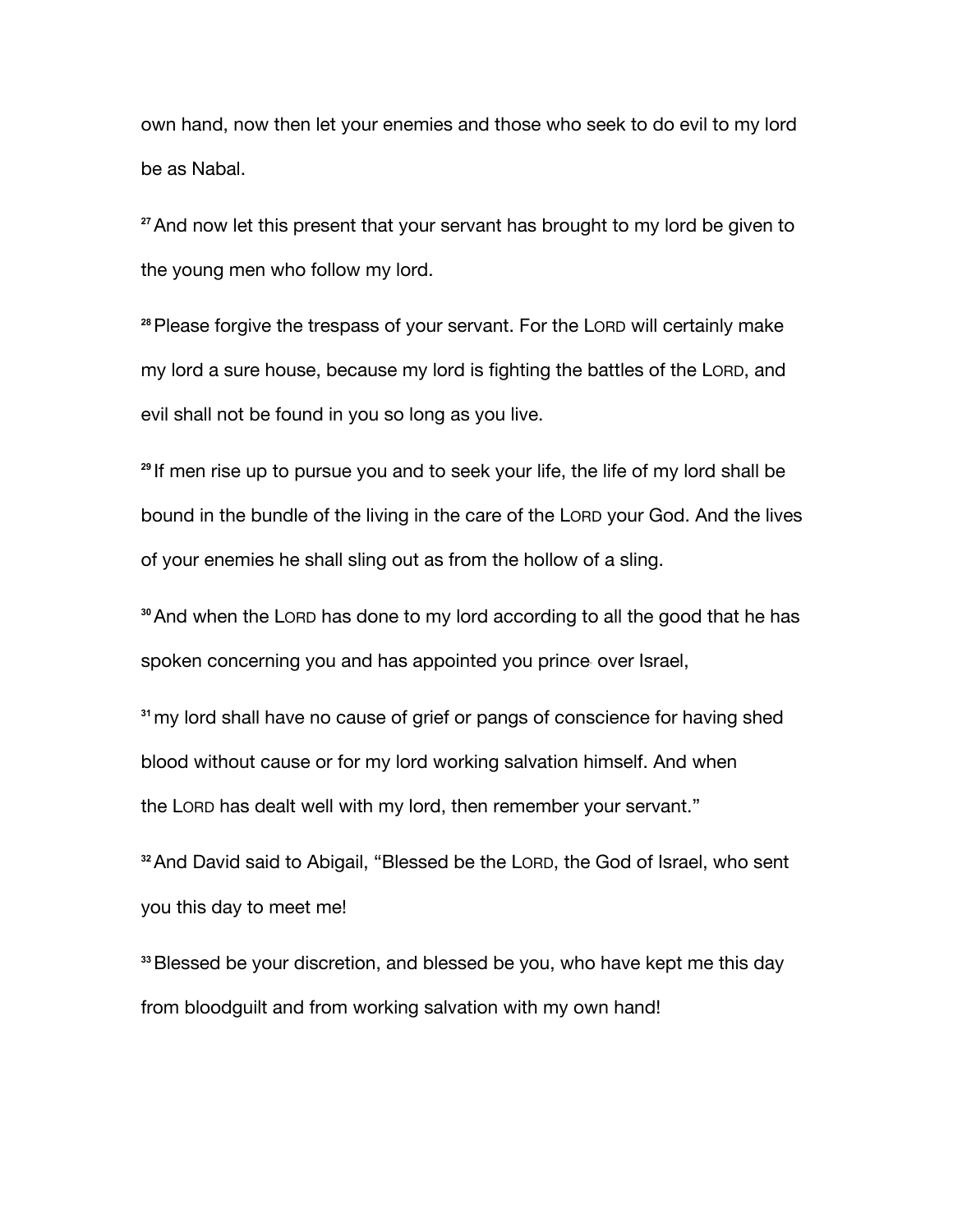**<sup>34</sup>**For as surely as the LORD, the God of Israel, lives, who has restrained me from hurting you, unless you had hurried and come to meet me, truly by morning there had not been left to Nabal so much as one male."

**<sup>35</sup>**Then David received from her hand what she had brought him. And he said to her, "Go up in peace to your house. See, I have obeyed your voice, and I have granted your petition."

**<sup>36</sup>**And Abigail came to Nabal, and behold, he was holding a feast in his house, like the feast of a king. And Nabal's heart was merry within him, for he was very drunk. So she told him nothing at all until the morning light.

**<sup>37</sup>** In the morning, when the wine had gone out of Nabal, his wife told him these things, and his heart died within him, and he became as a stone.

**<sup>38</sup>**And about ten days later the LORD struck Nabal, and he died.

**<sup>39</sup>**When David heard that Nabal was dead, he said, "Blessed be the LORD who has avenged the insult I received at the hand of Nabal, and has kept back his servant from wrongdoing. The LORD has returned the evil of Nabal on his own head." Then David sent and spoke to Abigail, to take her as his wife.

**<sup>40</sup>**When the servants of David came to Abigail at Carmel, they said to her, "David has sent us to you to take you to him as his wife."

**<sup>41</sup>**And she rose and bowed with her face to the ground and said, "Behold, your handmaid is a servant to wash the feet of the servants of my lord."